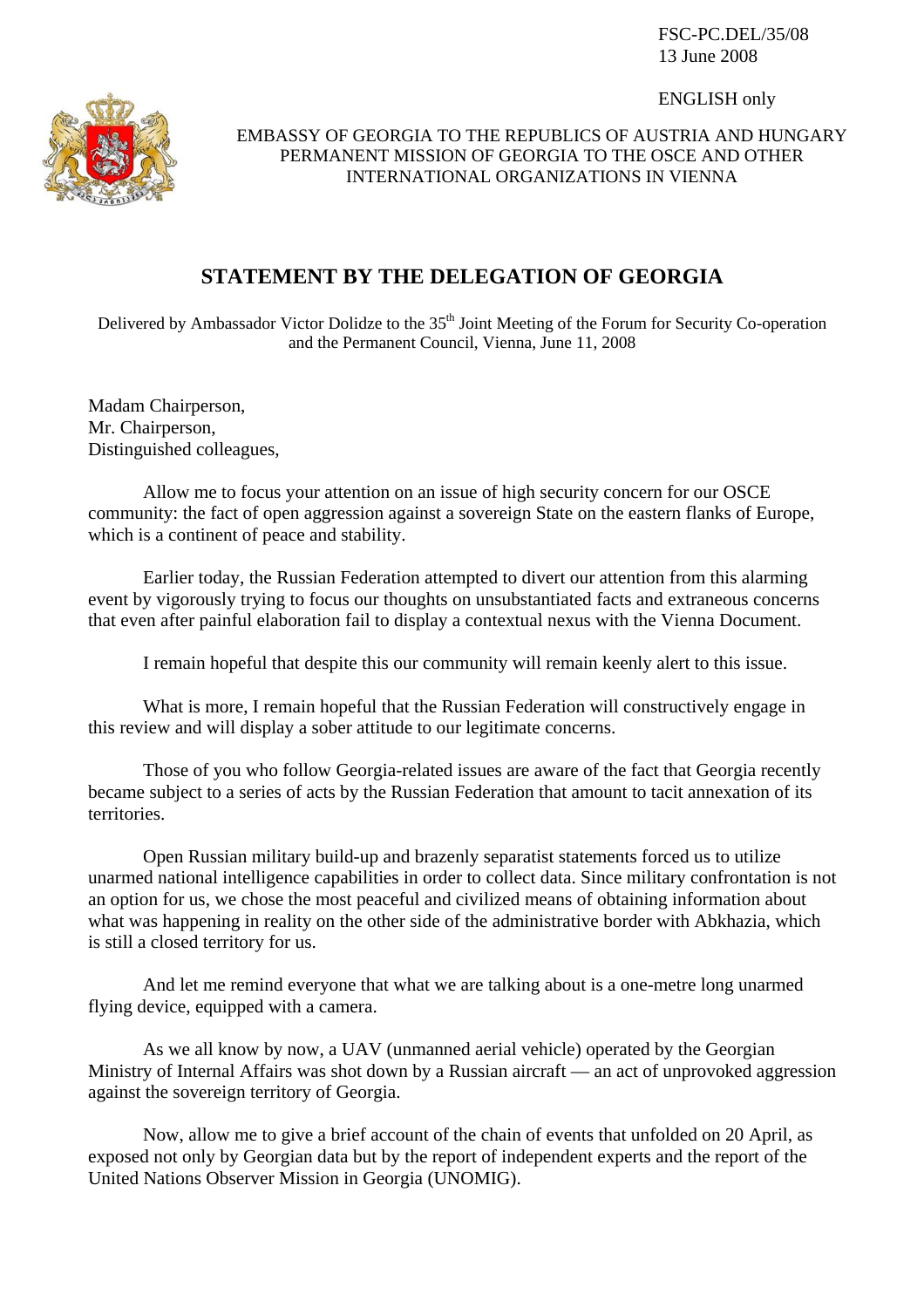At 09:45 a fighter jet was detected by the radar stations ("36D6") of the Ministry of Defence of Georgia in north-western Abkhazia, Georgia, at 27.8 km from the Russian Federation border heading southeast.

 At 09:55 an air-to-air missile launched by the mentioned aircraft shot down the UAV of the Ministry of Internal Affairs of Georgia at a distance of 8 km from the settlement of Anaklia, on the territory of Gali district of the Abkhazia, Georgia.

 At 10:05 the fighter jet crossed the State border of Georgia in the direction of the Krasnodar region of the Russian Federation.

 You can see the video taken by the UAV just moments before it was shot down and the radar data on the screen right now. These are precisely the materials that we distributed to everyone, including the Russian Federation. Several copies of the presentation you are viewing now, including the video footage taken by the UAV and the radar data, will be made available to interested delegations by the Georgian delegation.

 We qualify this action on the part of the Russian Federation as an act of aggression. This is a despicable act that shakes the foundations of international law; if unchecked, it bodes ill for the future stability of the existing international order.

 Georgia realized that as a responsible State it had to engage in the investigation process and involve as many international actors as possible to make sure that no-one would question the findings of the investigation. Transparency became the cornerstone of our actions.

 Allow me to bring before you the actions we undertook to ensure the transparency of the investigation.

 A day after the incident, on 21 April, the video footage taken by the UAV and the radar data were released to the media.

 On 23 April the Georgian Foreign Ministry distributed the same materials to all EU and NATO Member States.

 On the same day we circulated all the materials at the Security Council of the United Nations to all its members. A special Security Council session was convened precisely for this purpose, at which the now Head of the Parliament of Georgia Mr. David Bakradze conveyed Georgia's concerns and expectations to the international community.

 We invited independent experts from European nations and proposed to the Russian Federation that we should exchange radar data on 23 April.

 Independent experts consisting of representatives of the United States of America, Estonia, Latvia and Lithuania arrived in Georgia and worked from 30 April to 2 May.

 UNOMIG started its investigation on 7 May and completed it on 26 May 2008. The Georgian side co-operated openly with UNOMIG, allowing it full access to the whole territory of Georgia and to all sites of interest related to their impartial investigation.

 Exactly in the same manner, we provided the independent expert group with full access to the materials and sites of interest.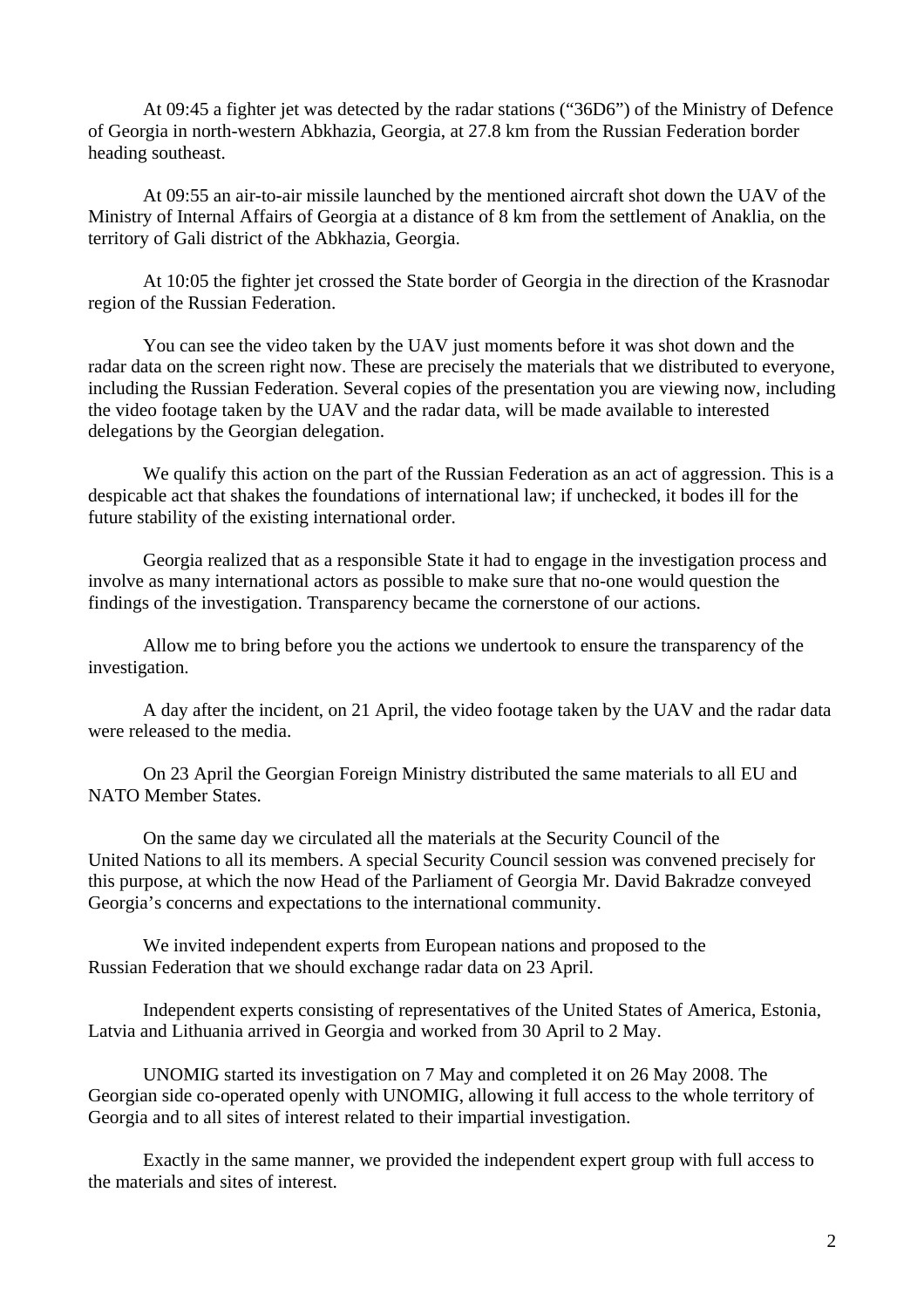We also involved the OSCE in this process. Allow me to remind you that the first information about the 20 April incident was presented at the Permanent Council on 24 April. On 30 April the Finnish Chairmanship launched the Bucharest Mechanism and at the behest of the Estonian Chairmanship the Forum for Security Co-operation became actively involved in the issue. Since then, we have continued to provide the FSC and the PC with regular updates on the investigations.

 Regrettably, throughout this process we have witnessed an inconsistent and unconstructive approach on the part of the Russian Federation. In various statements, the Ministry of Foreign Affairs of the Russian Federation claimed that materials were not authentic, arguing that the territory featured in the UAV footage did not correspond to the real territory, and that it was not a MiG-29 or a Su-27 that shot down the UAV but, firstly, the Abkhazian anti-aerial system, and then an Abkhazian L-39.

 Despite the fact that we have addressed this concern previously, once again allow me to show that the place is exactly as it is seen on the radar video and even Google Earth. You can see the materials on the screen right now.

 In addition, contrary to the statements on behalf of the Russian Federation that they never received any materials from the Georgian side, we would reiterate that the Russian Federation was provided with all relevant materials on 23 April during the UN Security Council session.

 Among its many unsubstantiated claims, we took particular note of the statement made by the Russian Federation on the importance of UNOMIG playing a leading role in investigating the 20 April incident.

 For the sake of full transparency we refrained from publishing the report of the independent experts until UNOMIG issued its own report.

 As you all know by now, the report confirmed our claims — the twin-fin fighter jet owned by the Russian Federation entered the territory of Georgia, shot down a Georgian flying aircraft, and left the territory of Georgia.

 The report explicitly stated that "based on the authentication of the radar record, the FFT could confirm that the interceptor — a MiG-29 'Fulcrum' or a Su-27 'Flanker' — headed south towards the UAV and the Ceasefire Line and after the interception and the shooting down of the UAV, turned back to north heading toward MAYKOP/KRASNODAR into the Russian airspace. Absent compelling evidence to the contrary, this leads to the conclusion that the aircraft belonged to the Russian air force."

 The report also emphasized that the materials provided by the Georgian side were authentic. The same was stated by the group of international experts. The whole international community thus confirmed what we already knew, namely, that the Russian Federation was behind the shooting down of the UAV.

 As there were no questions left unanswered, we decided to engage with the Russian Federation in meaningful dialogue to reduce risks and prevent such incidents from happening in the future.

This is the reason why we activated the Vienna Mechanism on 28 May.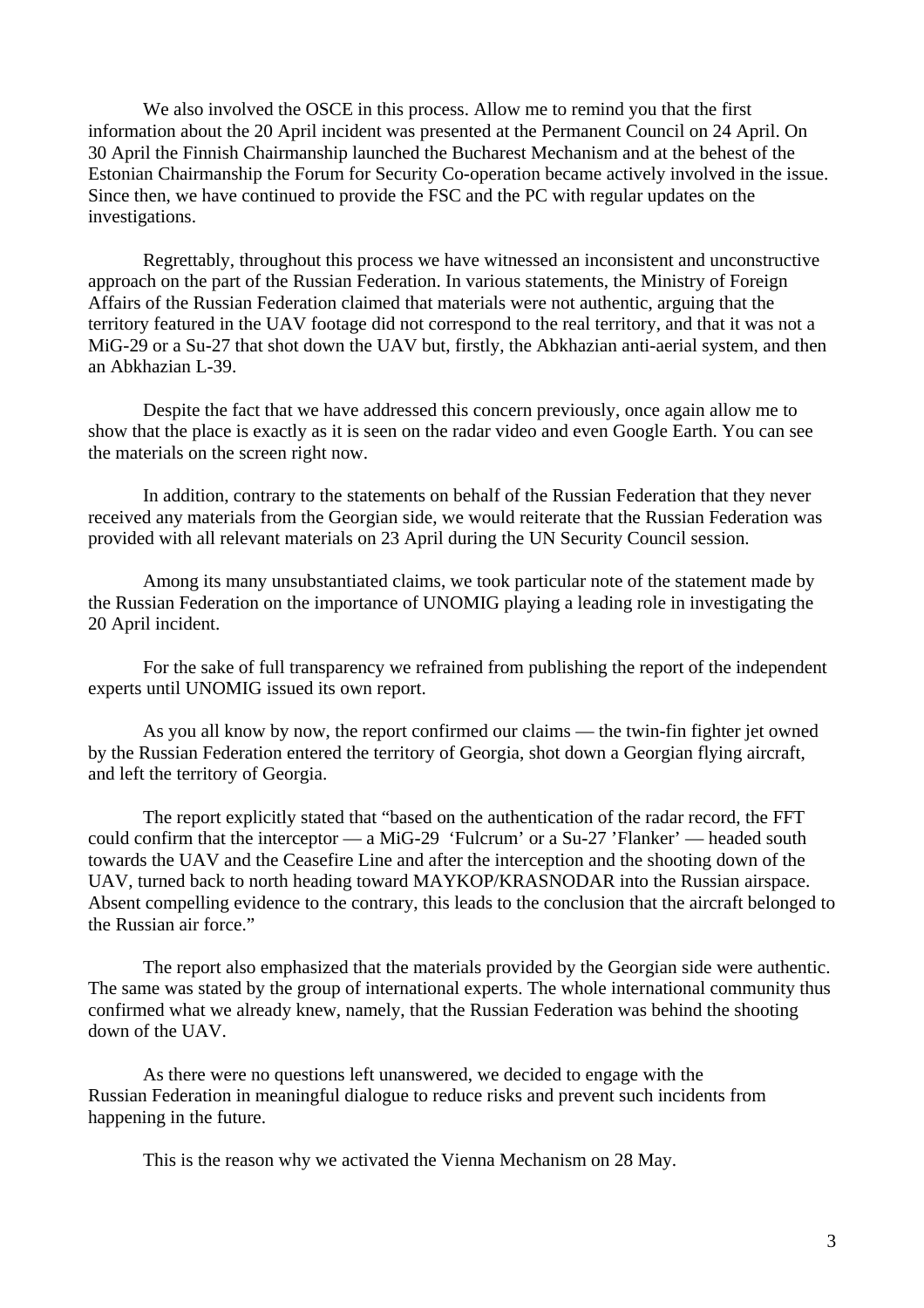Our intention is to engage in a constructive dialogue through which we may receive an assurance that no similar activities will take place in the future.

 By resorting to all possible diplomatic tools and instruments, one of which is the Vienna Mechanism, Georgia is acting as a responsible sovereign State capable of countering overt acts of aggression with civilized means.

 Likewise, we will seek to bring any such acts before the eyes and judgement of the international community.

 Any responsible member of the international community must try to avoid committing such incidents in the future.

We continue to be struck by the veil of ignorance and complete negligence displayed by the Russian Federation towards our legitimate concerns.

We are also daunted by many other actions committed by the Russian Federation that are not the explicit subject of today's meeting but are deeply relevant to international peace and stability.

 We mean a cascade of legal and military steps taken by Russian Federation on the territory of Georgia that clearly violate Georgia's territorial integrity and sovereignty. From an international perspective, they represent clear acts of aggression against a sovereign State.

 In the past two months, Russia has gravely escalated the crisis in Abkhazia and South Ossetia through its virtual legal recognition of the separatist regimes, its illegal military build-up in Abkhazia, and its acts of aggression in the air.

We believe that Russia is wrong in viewing Georgia as it does. We are not a threat to Russia: on the contrary, our partnership could lead to great mutual advantage.

 You would all without exception agree that stability in Georgia means stability in the Caucasus. We therefore fail to understand why our efforts at being economically vibrant, politically democratic, and territorially secure should be a problem for anyone, especially for the Russian Federation.

 Regardless of what Russia perceives or misperceives, Georgia will continue its chosen path of development. On this we will not be diverted. We will continue to pursue democratic and economic progress and will tirelessly try to settle disputes by peaceful means.

 We will seek to engage in a dialogue with the Abkhaz and the South Ossetians so that we can arrive at a resolution of these disputes.

 We hope and trust that a comprehensive peace plan offering an unprecedented degree of autonomy both in Abkhazia and in South Ossetia will finally become a cornerstone of our relations.

 In this regard, we are encouraged by the statements made by Prime Minister Putin recently, in which he stressed that the peace initiatives proposed by President Saakashvili are "the right plan".

We must grasp the opportunity of the moment and pursue the Peace Plan. To this end:

This process must begin soon;